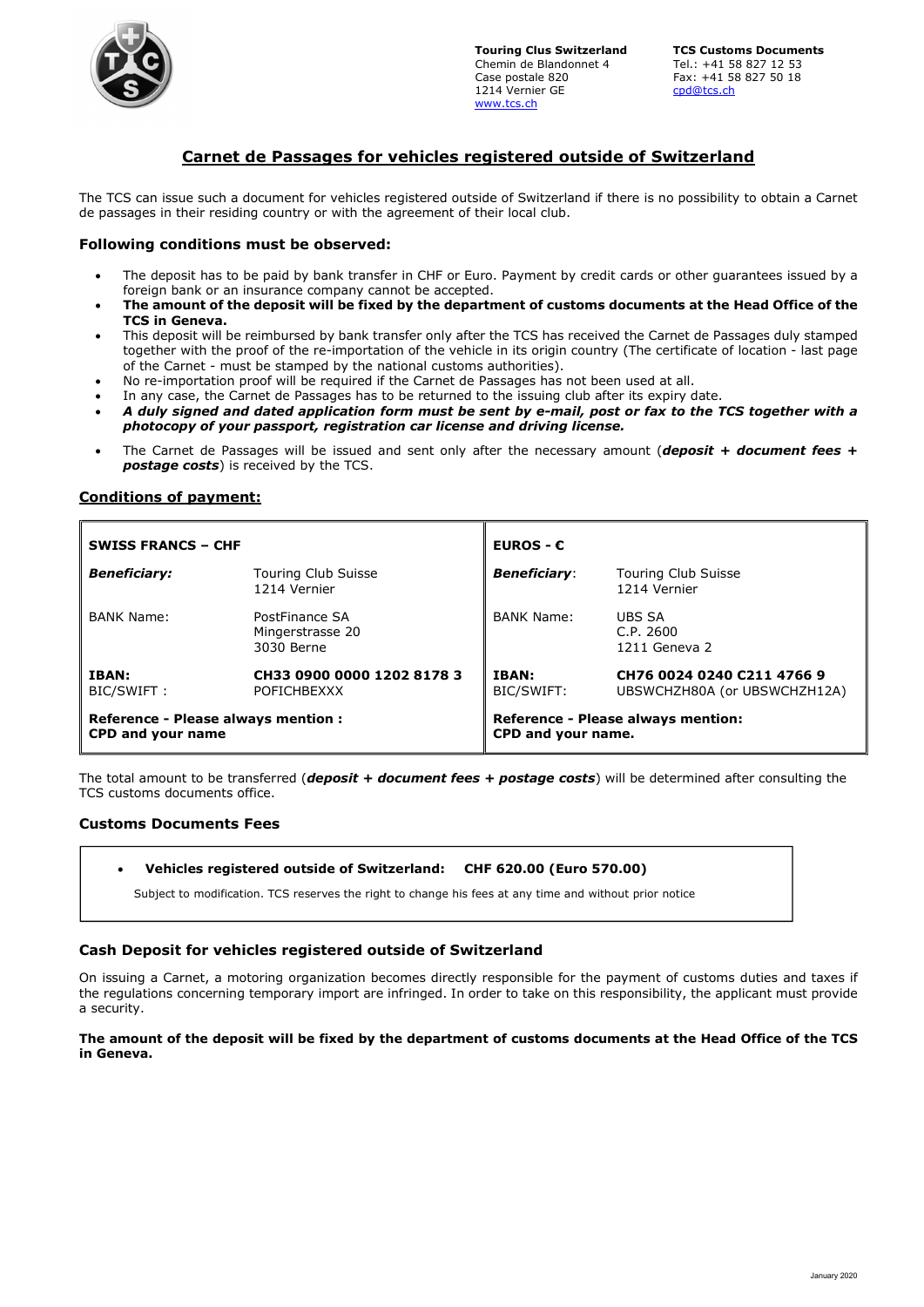

# CARNET DE PASSAGES EN DOUANES

## Background

A "Carnet de Passages en Douanes (CPD)" is an internationally recognized Customs document entitling the holder to TEMPORARILY import a vehicle duty-free into countries, which normally require a deposit against import charges for such vehicles (generally countries outside Europe). The Carnet is used within the framework of the UN Customs Conventions of 1954 & 1956.

The Carnet is issued under the auspices of two international touring organizations the AIT and the FIA. A large number of automobile and touring clubs throughout the world are affiliated to one or both of these organizations and a number are authorized to issue Carnets within the AIT/FIA customs documents network. This includes TCS who are affiliated to the AIT.

Each Carnet is valid for a maximum of one year. But in any case, the length of stay is always settled by the legislation or the regulations of the visited country. A Carnet holder whose journey goes beyond one year may, obtain a second Carnet or in some countries, an extension, by contacting the local motoring organization and seeking further advice from TCS.

The carnet is a valuable document issued for a person and a vehicle. The carnet is the property of the issuing association. Until the carnet is returned, TCS will not release the refundable deposit held as our security. Expired carnets must be returned should a potential query or claim be received from an overseas customs authority/motoring club.

## Your application:

- 1. The application form must be fully filled in and signed by the applicant
- 2. We draw your attention that signing your application and filling in, in letters, the point 3 of the commitment is mandatory. The amount in Swiss francs is corresponding to the customs duties and internal taxes, that may be required by a foreign customs administration further to the use of the Carnet de Passages for a vehicle which was not able to be re-exported. These rights and taxes are variable according to countries and as a general rule are calculated on the market value of the vehicle in the country of import and not on the value appearing on the Carnet.

#### Commitment :

Important: The "Commitment" (see following page) is not to be confused with the amount of the cash deposit. It is a moral commitment that undertakes the applicant towards the TCS in case of a complaint would rise from a foreign customs authority.

To allow you to calculate the amount to be written down in the point 3 of the moral commitment, you will find below the duties and taxes to be applied to the current value of the vehicle:

- 500% Egypt
- 450% Pakistan
- 250% India, Iran, Kenya, Syria, Bangladesh, Jordan
- 150% Argentina, Peru, the Southern Africa Customs Union (South Africa, Namibia, Botswana, Swaziland, Lesotho)
- 100% all other countries

#### Conditions of Temporary Import:

The Carnet is a legal document allowing temporary importation only and, as such, penalties for its misuse are severe. Conditions of issue, including the general regulations regarding temporary importation, are shown on the inside back cover of the Carnet. The main conditions are:

- A temporarily imported vehicle cannot be sold, loaned, abandoned, hire, or otherwise disposed of without the prior agreement of the local Customs authority and the TCS.
- The Carnet can only be extended with the prior agreement of the local Customs authority and the TCS.
- The Carnet-holder is responsible for ensuring the Carnet is properly endorsed at each border crossing.
- The Carnet cannot be used in any country where the holder is normally resident, nor in any country specifically excluded from that Carnet.

#### Data Protection

The data collected through the application form will be processed electronically by the TCS and by the Fédération Internationale de l'Automobile (FIA) based in Geneva, Switzerland but may be transferred to a destination inside or outside the European Economic Area (EEA) only for logistical and organizational purposes. The data is collected by the FIA as part as an application for a Carnet de Passages en Douane and will be kept as long as reasonably necessary. In accordance with the Federal Act on Data Protection of 19 June 1992 and the Ordinance to the Federal Act on Data Protection of 14 June 1993, you have the right to access and rectify data that relates to you by writing to …..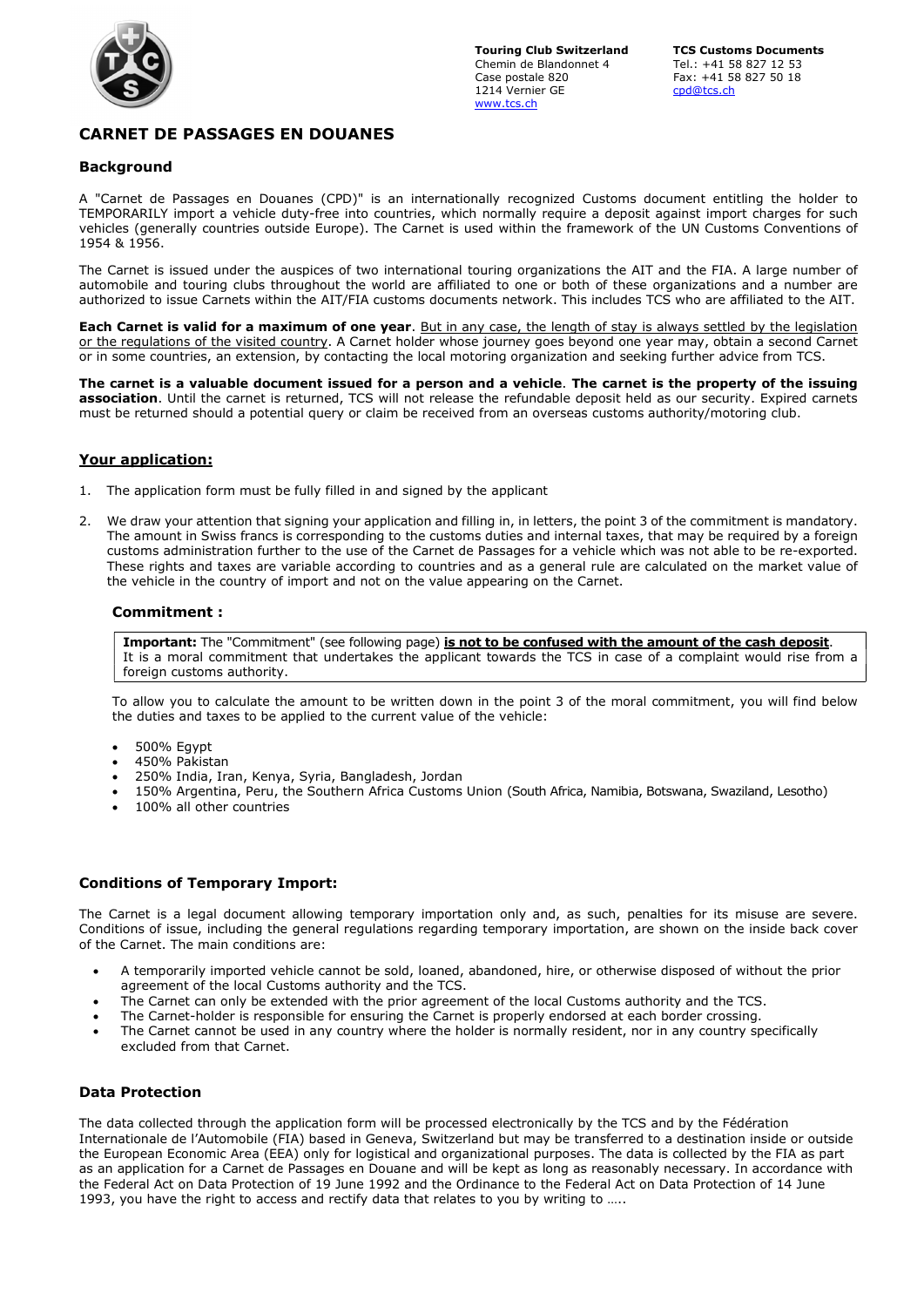

## Touring Club Switzerland TCS Customs Documents Chemin de Blandonnet 4 Tel.: +41 58 827 12 53 1214 Vernier GE www.tcs.ch

Fax: +41 58 827 50 18<br>cpd@tcs.ch

# Follow-Up Carnet:

Should your journey go beyond one year and if you intend to continue your journey to other carnet-obligatory countries, you will need a new Carnet de Passages, a follow-up Carnet.

Please send your renewal form 6 - 8 weeks prior to expiry of the validity at TCS head office in Geneva. The deposit will be transferred to the new Carnet, if the amount of the deposit is sufficient for the other destinations. The issuing fee and postage have to be paid again. The deposit may have to be raised.

On exit the old Carnet has to be stamped and the new Carnet de Passages has to be presented for entering the next country.

# Extension of Validity:

If the vehicle cannot be re-exported from a country during the period of validity, it is possible to extend the validity of the document (3 months in general). However, this can only be done in a country with a local automobile club. There are different national provisions, so please ask for information at an early stage. Apply for extension 6 weeks prior to expiry of validity at TCS and the foreign automobile club. The approval of the foreign customs authority is a precondition for extending the Carnet. Upon approval of the customs authority the partner club will notify us and ask for authorisation. Extension fees of CHF 100.- - will be invoiced.

An extended Carnet de Passages is only valid for that country it was extended in.

It may not be used for re-exportation to Europe or in other countries.

NB: Carnets which follow up each other must always be dated in a continuous way; the dates of validity cannot overlap or have of gap between them.

## Discharge of the Carnet:

On completion of a journey, the "Certificate of Location" (last page of the Carnet) must be completed and witnessed by your official local authority (Customs, Police or Judiciary) or the country of final import. Failure to do this may delay the release of the security to the Carnet holder who can still be held liable for customs duties.

The complete Carnet de Passages must then be returned by secure post to TCS - Customs Documents in Geneva.

A carnet must be returned to TCS within 3 months of the expiry date, or when the vehicle has returned to the its origin country (whichever is sooner), unless prior contact or arrangements have been made regarding issue of a further carnet. A carnet remains the property of TCS.

It is strongly recommended to the holders not to part with their vehicle (sale, destruction, etc.), before being released from all obligations contracted with the TCS.

The Carnet will be checked to ensure it has been stamped correctly in and out of each country visited to ensure no further claims can be made by foreign Customs.

If the Carnet has not been used, i.e. all the counterfoils and the vouchers are still there, the Certificate of Location will not be necessary. There will be no refund of issuing fees already paid for Carnets that remain unused.

After verification, the security will be released as appropriate. No additional interest will be paid on the amount of the deposit.

If a vehicle is stolen or written-off during the journey, a police report and Customs acknowledgement must be obtained as soon as possible. Failure to do this will almost certainly result in the Carnet holder being held liable for customs duties. TCS should be notified as soon as possible. A Carnet does not cover the duties and taxes payable in the event of loss or theft of a vehicle.

If the Carnet is not returned to TCS and the carnet holder fails to comply with the temporary importation regulations & procedures, TCS reserves the right to refuse refunding of monies to cover costs incurred and the holder will be liable for any duties and taxes applicable.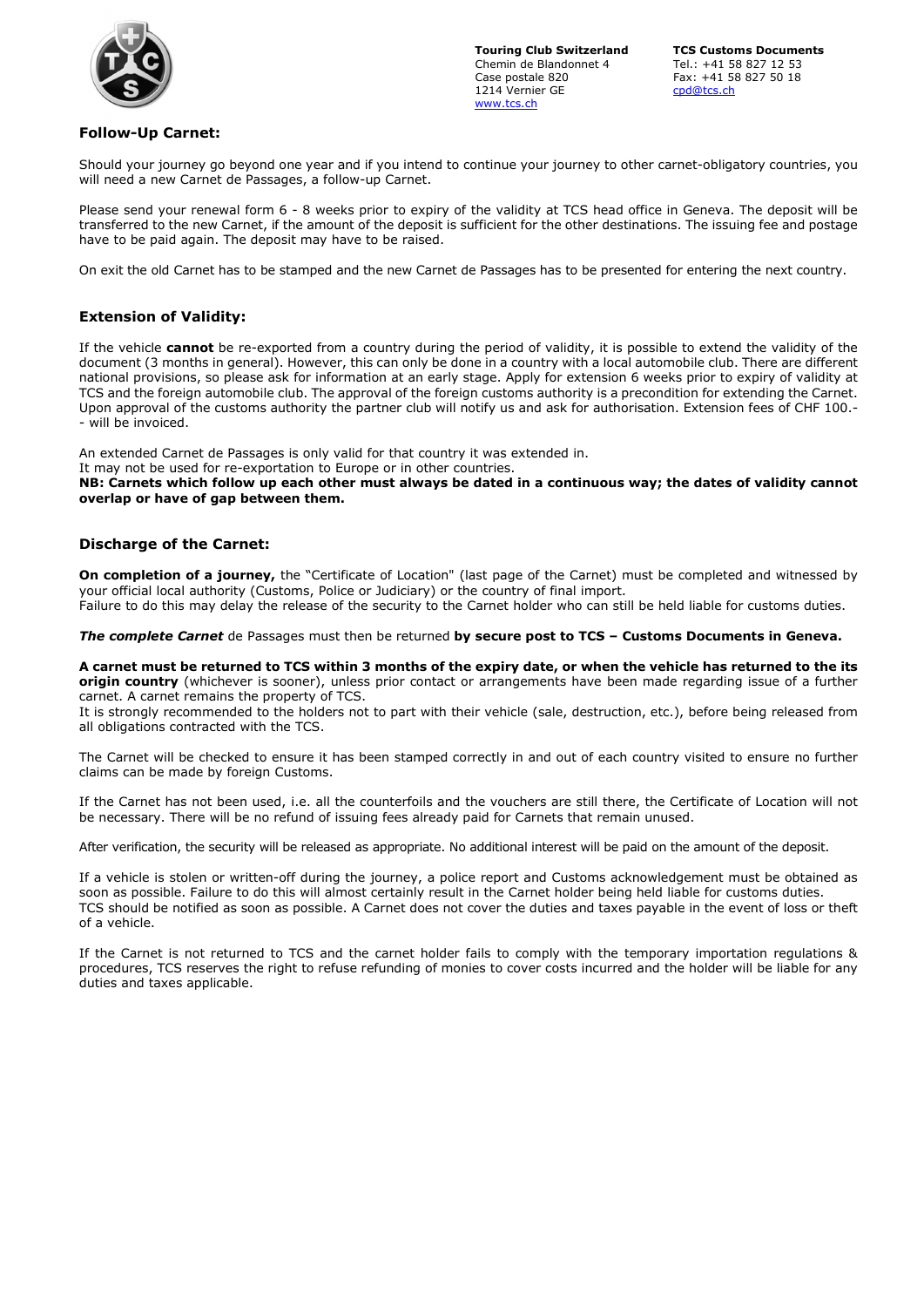Touring Club Switzerland TCS Customs Documents Chemin de Blandonnet 4 Tel.: +41 58 827 12 53 1214 Vernier GE www.tcs.ch

## Application Form for a Carnet de Passages en Douane

| Surname                                                                                                                                                                                                                                                        | VEHICLE SPECIFICATIONS (JOIN COPY OF CAR LICENCE)                                                                                                                                                                                                                                                                                                                                                      |
|----------------------------------------------------------------------------------------------------------------------------------------------------------------------------------------------------------------------------------------------------------------|--------------------------------------------------------------------------------------------------------------------------------------------------------------------------------------------------------------------------------------------------------------------------------------------------------------------------------------------------------------------------------------------------------|
| First name                                                                                                                                                                                                                                                     | Year of manufacture <u>communicum communicum communicum</u> contractors                                                                                                                                                                                                                                                                                                                                |
| Phone numbers<br>Nationality<br>Date of birth<br>Place of birth<br>I would like:<br>$\Box$ 1 Carnet de passages with 5 sheets<br>$\Box$ 1 Carnet de passages with 10 sheets<br>$\square$ 1 Carnet de passages with 25 sheets<br>Valid for following countries: | Make of Engine <b>with the communities</b> with the state of Engine with the summand communities and the state of the summand of the state of the state of the state of the state of the state of the state of the state of the sta<br>Nr. of cylinders <b>with the contract of the contract of cylinders</b><br>Color<br>Other particulars (luggage rack, panniers, roof top tent, jerrycan, winch, ) |
|                                                                                                                                                                                                                                                                | <b>CONTACT PERSON in Case of Emergency (mandatory)</b><br>Name:                                                                                                                                                                                                                                                                                                                                        |

#### COMMITMENT AND DECLARATION

I am not principally resident in any of the countries I propose to visit and

confirm that the particulars given by me are correct. I will comply with the Customs laws and regulations of the country visited governing temporary importation of motor vehicles, particularly all instructions applying to the use of the Carnet de passages (entry visa, exit visa, etc.).

I will not place the vehicle at the disposal of a person or firm having a residence or business in the country of temporary importation, nor use the vehicle between points within that country for transport of local goods or passengers against remuneration or other considerations unless specifically authorized by the Customs authorities. (Exceptionally if it is necessary to put the vehicle at the disposal of a third party non-resident in the country of temporary importation I will contact the guarantor organization or the Touring Club (TCS) for instructions.

I will re-export the vehicle and any items listed by the TCS on the Carnet from the visited country or countries within the time limit prescribed by the national Customs legislations and will ensure, when leaving the visited country, that the Carnet which remains the property of the TCS has been discharged by the Customs Administration.

I will notify the TCS or the guarantor organization in the country visited as soon as possible of any circumstances (damage, confiscation, etc.) preventing or delaying exportation of the imported vehicle and/or other items listed on the Carnet.

The TCS as a customs document issuer, has assumed guarantee towards the competent domestic and international authorities, the national and international automobile clubs and other institutions with regards to all obligations resulting from Carnets and this contract. TCS is obliged to pay any claims resulting from the use of a carnet and is not entitled to examine the reason and the size of the claims raised. The customs charges raised by the foreign customs authorities in the case of cancellation of the customs document which is incorrect or not within the deadline, as rule is far above the current market value of the vehicle in the country of issue. The TCS has taken out insurance against the customs risk with Lloyd's of London. Lloyd's have authorized the Company Miller Insurance. LLP, London to raise any claims from the insurance contract in their own name. The TCS issues customs documents only, if the absolute guarantee below is given: To cover the risk created for the TCS due to the issue of the customs document I hereby apply for the assumption of an absolute guarantee by the Company Miller Insurance Services LLP, 70 Mark Lane, London EC3R 7NQ, England.

I accept this commitment and agree that any dispute related to this commitment will come exclusively within the jurisdiction of the Courts of the Canton of Geneva.

……………………………………………………………………………………………………………………………

I will ensure that the Carnet is discharged by the Customs Administration before selling the vehicle, or modifying its characteristics, or if it has been written off for any reason, or destroyed under Customs control. (The holder<br>must return the Carnet, after having it properly discharged to the TCS should<br>the bearer's status no longer conforms with the requirements of the Administration in the country visited regarding the temporary importation of motor vehicles, for example, transfer abroad the holder's principal residence, destruction or abandonment of the vehicle under the Customs control, etc.)

I will return the Carnet to the TCS after having it properly discharged as soon as possible after use or at the latest at the expiry date of the Carnet's validity

I will provide the TCS with a completed Certificate of Location – see the last page of the Carnet – before the Carnet is returned to the TCS even if it has properly discharged by the Customs of the last country in which it was used for temporary importation.

In the event of the Carnet being lost, I will provide the TCS with a completed Certificate of Location made out by the authorities of the country of registration or final importation dated beyond the expiry date of the Carnet.

I will provide if required by the TCS after expiry date of the Carnet (in order<br>to protect the TCS and myself) a completed Certificate of Location in the<br>country of registration or final importation in order to avoid any d regarding the authenticity of a Customs exit visa.

I will reimburse the TCS upon presentation of an account for any expenses (including the payment of Customs taxes) under TCS guarantee, including<br>costs arising from any incorrect information supplied by me **up to CHF** (!in letters, vehicle value X rate as per country chart (minimal amount CHF Three Thousand))

I authorize the TCS to obtain from any public or private authority details of my address and any other information necessary to deal effectively with any enquiry arising from my use of a carnet or other Customs document issued under the TCS guarantee.

………………………………………………….....................................................

I authorize the TCS to take at my expense all reasonable legal steps to avoid payment of Customs duties and/or charges and to use any deposit/guarantee held for this purpose.

I understand that the TCS cannot be held responsible for the effects of any charges in temporary importation regulations which have either not been officially communicated to the Alliance International de Tourisme or are amended after issue of the Carnet.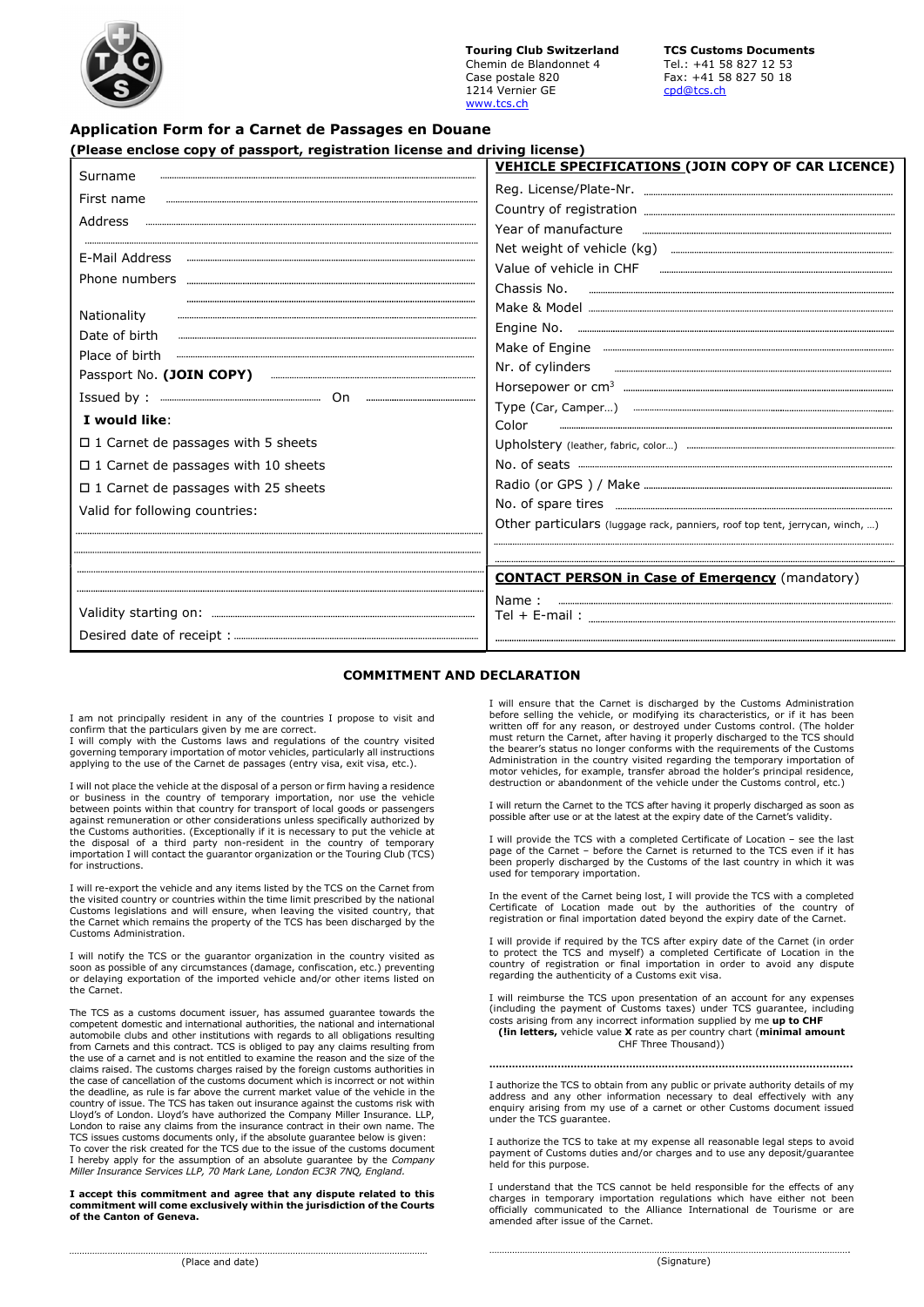

**Touring Club Switzerland TCS Customs Documents**<br>Chemin de Blandonnet 4 Tel.: +41 58 827 12 53 Chemin de Blandonnet 4 Case postale 820 Fax: +41 58 827 50 18 1214 Vernier GE cpd@tcs.ch www.tcs.ch

# How to use the Carnet de Passages en Douane (CPD)

## After the Carnet de Passages is handed over to you

All entries, i.e. the technical and personal data and the blocked countries (see back over), have to be checked for correctness before your trip. Please make sure your Carnet is complete (5, 10 or 25 pages plus 1-sheet Certificate of Location). Any late complaint will be at your charge.

The Cover of the Carnet de Passages must be signed by the document holder in line 12.

#### How does the customs document have to be stamped ?

The Carnet is a booklet made up of either 5, 10 or 25 pages.

A 5-page Carnet allows the holder to temporarily import into 5 countries or on 5 different occasions. A 10 or 25 page Carnet covers the temporary importation procedure up to 10 or 25 times. A country re-visited during the return journey will require a new page to be stamped. It is vital that the holder gets these endorsements as they prove that a vehicle has complied with the temporary import conditions and discharge responsibility for any possible future import charges. Countries not covered by a particular Carnet are noted in a list of exclusions on each page and back cover of the booklet.

Each page of the Carnet is divided into three sections.



#### The foreign customs office confirms the border crossing by stamping the importation voucher and taking it out of the Carnet on entry and by stamping the exportation voucher and taking it out of the Carnet on exit. In addition the relevant counterfoil is stamped. This counterfoil is a very important receipt for your and the TCS.

On completion of a journey the **Certificate of Location** (last page of the Carnet) must be completed and witnessed (stamped) by your local Customs Authorities or the country of final import.